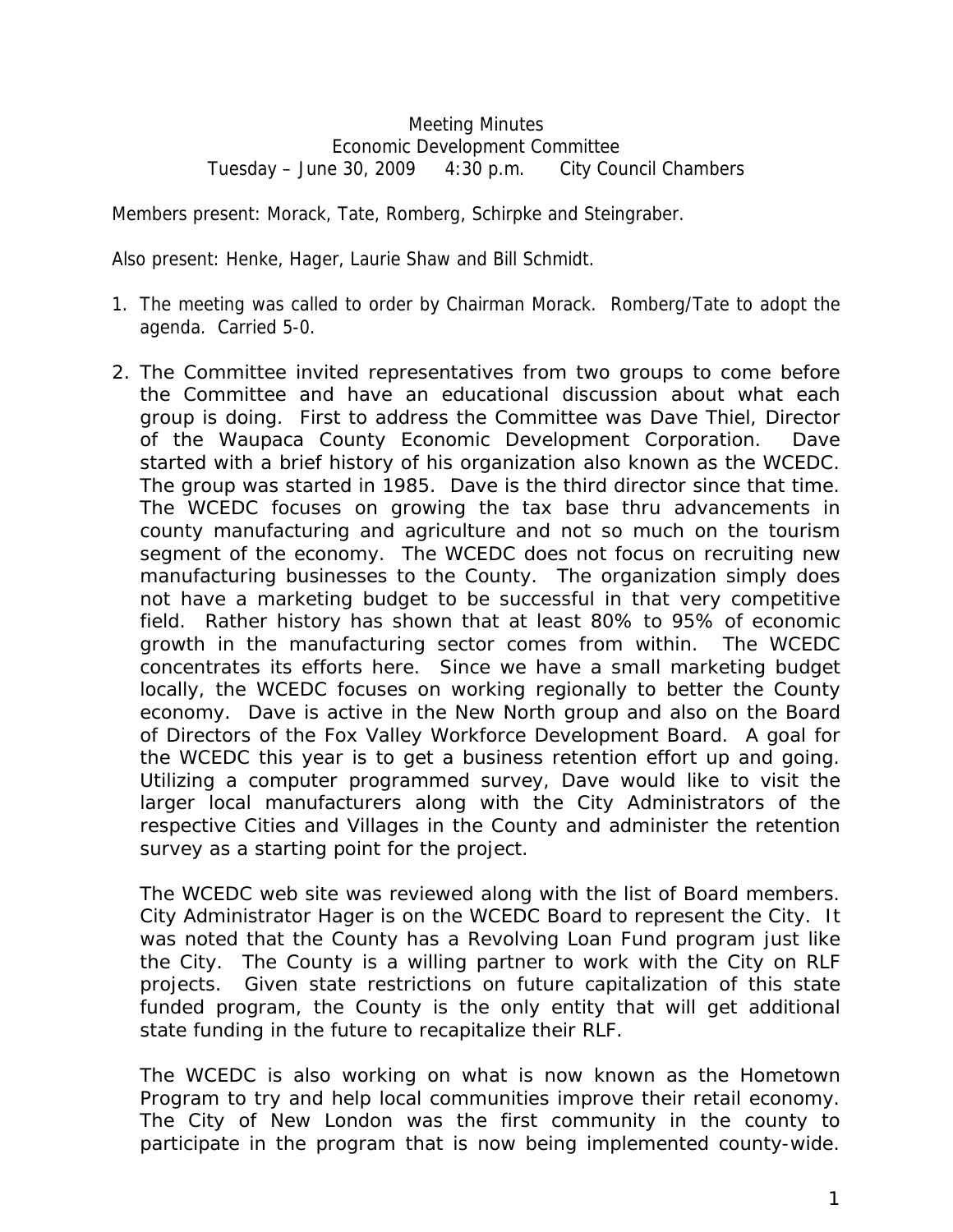The Forward New London group has been active now for about three years or more. This group has been successful with establishment of the Wolf River Marketplace, the mural projects, and cross marketing among other accomplishments. Another group called Grow New London has been formed as part of this effort with the purpose of getting the various community improvement entities together in order to obtain a better focus on where the community is heading. There are a lot of organizations in the City that are trying to make our community better. We need to get them to see if they can help one another and at a minimum, not get in each others way. The current Grow New London group is composed of the following: the Shamrock Club, the High School Marketing Charter School, Forward New London, Mosquito Hill, the City, Jaycees, Tourism Commission, Chamber of Commerce, the Ministerial Alliance and the Art league. Eventually, all County Communities will hopefully be working together as well to improve ourselves as a partnership.

The Committee thanked Dave for the work the Waupaca County Economic Development Corporation does for New London and for the various communities in the County

3. Laurie Shaw and Bill Schmidt next addressed the Committee on behalf of the New London Tourism Commission. The purpose of the Tourism Commission is to put "heads in beds." A room tax is in place to collect funds to do this and the Tourism Commission is responsible for seeing that this is done. The Tourism Commission is appointed by the Mayor. The view of the Commission is that they will assist anyone who can bring people to the City. If people do not get here, they will never stay here. They want to get people here with the hope that they stay and come back more often. The Commission places ads in various publications to promote our area and also supplies funding for various events. One of the more recent local activities was the power parachute event. The Committee follows up regarding their financial support with a survey that helps determine where the visitors to the event stayed.

A question was asked, "Why come to New London?" What is our brand? What do people think about us? It was noted that it is hard to promote yourself if you don't know what you are. What do people think of us and how do we deliver on that. The Tourism Commission is working on answering these questions by doing research on "branding" our community.

The Tourism Commission is trying hard to be good stewards of the room tax funds. A question was asked if the Tourism Commission will try and bring in a new business to the community. No they will not. That is too far a stretch from the statutory responsibility of the Commission to utilize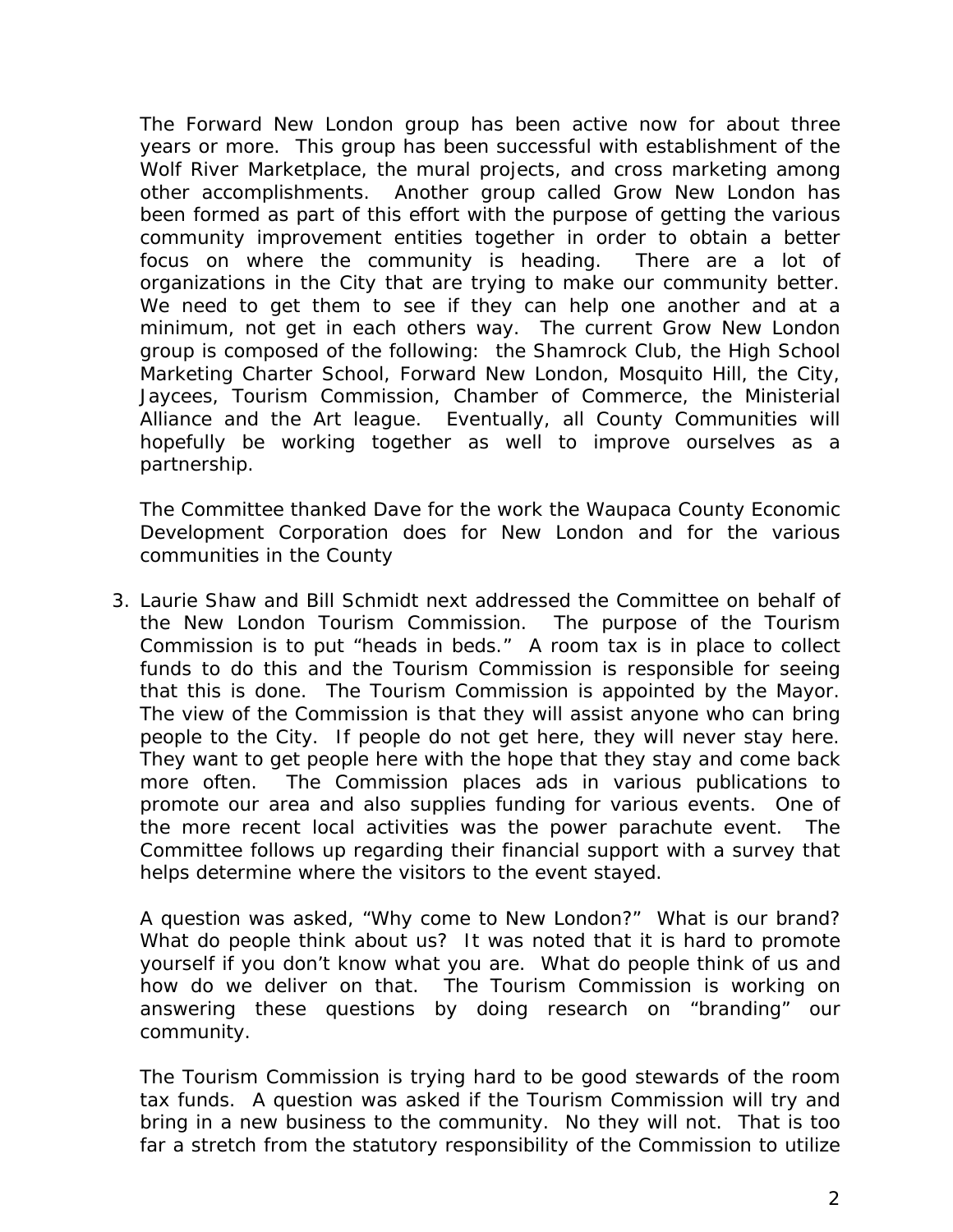room tax revenue to put "heads in beds." The Commission can help promote a tourism related business, and can partner with the Chamber and the City to help a business get established.

A question was asked of the Committee from the Commission representatives about the City collecting from delinquent payers of the room tax. It was the consensus of the Committee that the City should do everything in its power to collect the tax and directed staff to do so. Staff will research the matter, talk to the City Attorney and further discuss this matter with the Finance and Personnel Committee as collection efforts can include closing a business down.

The Committee thanked Bill and Laurie for the work the Tourism Commission does for New London.

- 4. Administrator Hager reviewed the most recent minutes from some of the various groups that he attends representing the City. These groups include Forward New London, the Fox Cities Economic Development Partnership Board of Directors meeting, and the Waupaca County Economic Development Corporation Board of Directors meeting. Hager noted that he made four industry visits in June including the following: New London Engineering, Pallet One, Stalker Flooring and a neighboring industry.
- 5. The status of the North East New London Business Center was reviewed. The current listing contract with Bomier Properties will have been in place for two years and will be ending on October 17, 2009. Various options were discussed regarding how to proceed with renewing this listing. It was suggested that we may want to inquire with a local real estate firm to review the options that we may have. This matter will be further discussed at the July Committee meeting.
- 6. The Northeast New London Business Center covenants were also discussed. It was noted that the covenants were adopted on May 2, 2000 and do not apply to land that generally lies in the northeast quadrant of the industrial park. Among other things, the covenants require that a minimum of 50% of the exterior building walls of a new building be constructed of masonry materials such as stone, brick, decorative block, or glass. They also require that there is not to be any outside storage of materials, machinery, or equipment. It was noted that these restrictions have not presented a problem in the past. The Committee will be reviewing what other covenants are in place in surrounding communities. The Committee also noted that no modifications can be made to the covenants until there has been at least five lots sold. Then 80% of the owners have to vote in favor of the change.